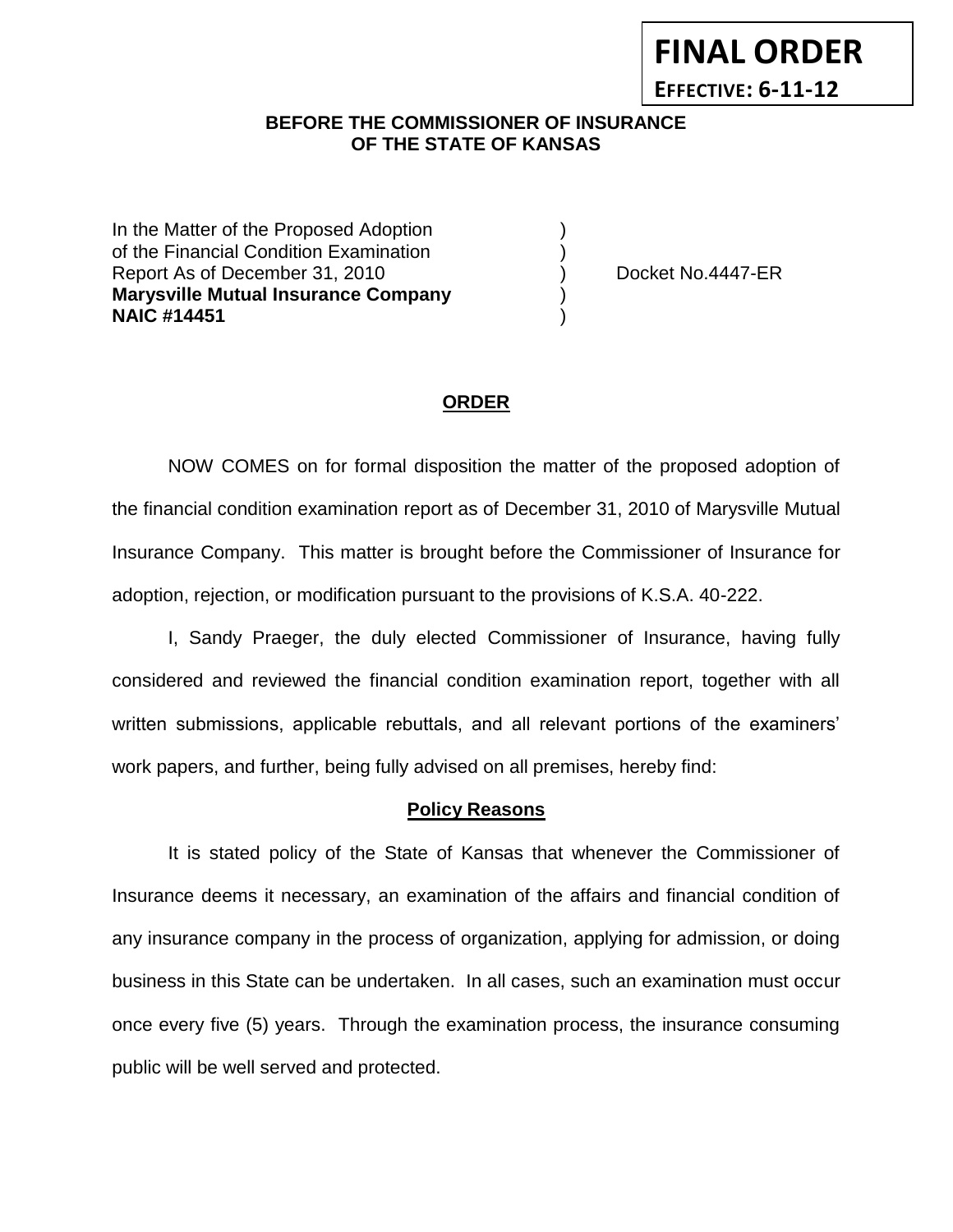#### **Findings of Fact**

1. The Commissioner of Insurance has jurisdiction over this matter pursuant to K.S.A. 40-222.

2. An examination of Marysville Mutual Insurance Company was undertaken by the Kansas Insurance Department and was completed on April 30, 2012.

3. The examiner-in-charge tendered and filed with the Kansas Insurance Department a verified written report of the examination within thirty (30) days following completion of the examination, to wit, on April 30, 2012.

4. Following receipt of the verified report, the Kansas Insurance Department transmitted the report to Marysville Mutual Insurance Company on May 17, 2012, with a duly executed notice advising the company of its opportunity to prepare and submit to the Kansas Insurance Department a written submission or rebuttal with respect to any and all matters contained in the report. Marysville Mutual Insurance Company was further advised that any written submission or rebuttal needed to be filed with the Kansas Insurance Department no later than thirty (30) days after receipt of the verified report.

5. Marysville Mutual Insurance Company filed a written acceptance of the verified report on May 21, 2012.

6. Based upon the written submission tendered, Marysville Mutual Insurance Company took no exceptions to matters contained in the verified report.

7. Within thirty (30) days of the end of the time period allowed for written submission or rebuttal, the Commissioner of Insurance fully reviewed the report, together with all written submissions and rebuttals provided by Marysville Mutual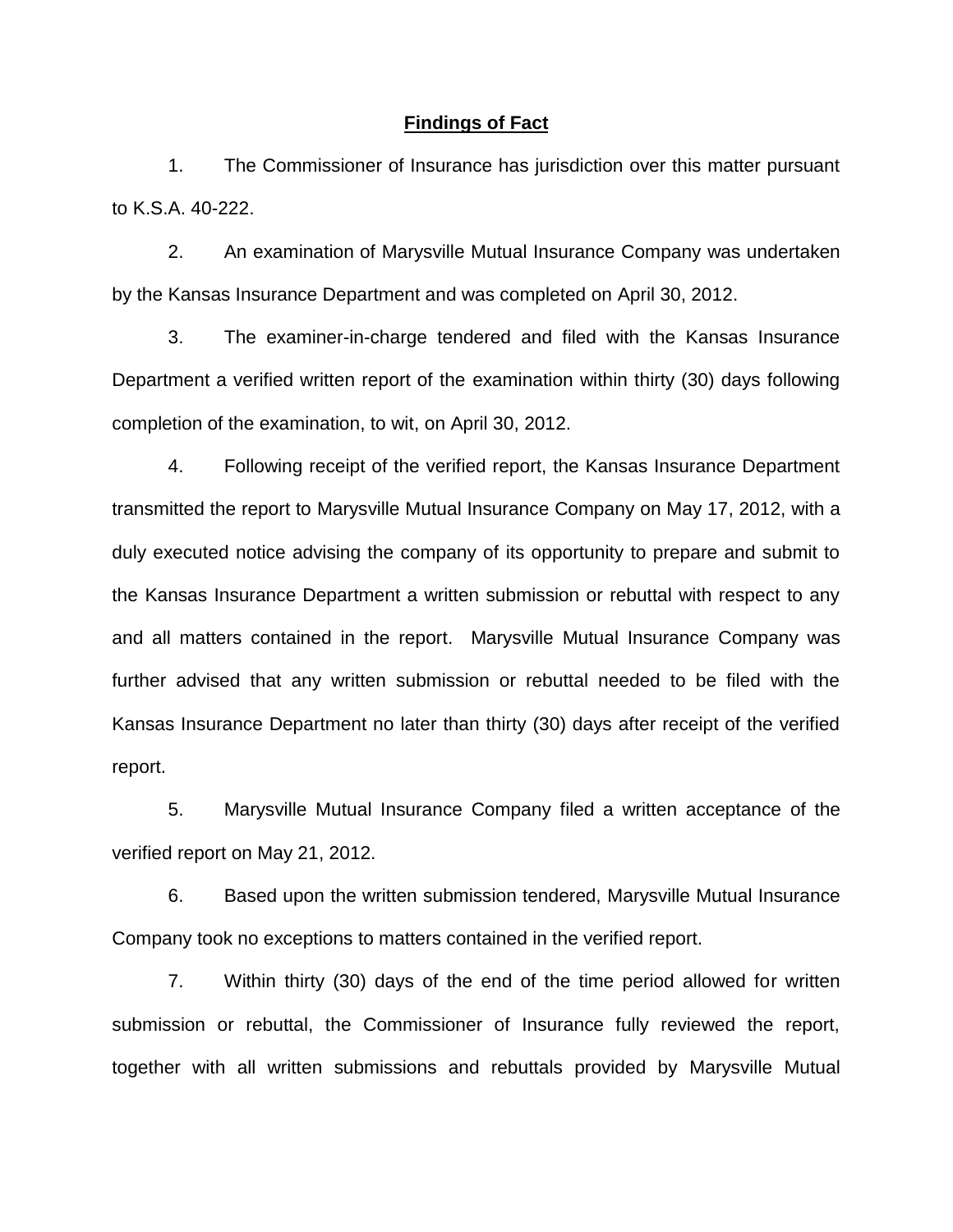Insurance Company. The Commissioner of Insurance further reviewed all relevant workpapers.

8. No other written submissions or rebuttals were submitted by Marysville Mutual Insurance Company.

# **Conclusion of Law**

9. K.S.A. 40-222(k)(2) provides:

"Within 30 days of the end of the period allowed for the receipt of written submissions or rebuttals, the commissioner shall fully consider and review the report, together with any written submissions or rebuttals and any relevant portions of the examiners workpapers and enter an order:

- (A) Adopting the examination report as filed or with modification or corrections. If the examination report reveals that the company is operating in violation of any law, regulation or prior order of the commissioner, the commissioner may order the company to take any action the commissioner considers necessary and appropriate to cure such violations; or
- (B) rejecting the examination report with directions to the examiners to reopen the examination for purposes of obtaining additional data, documentation or information, and refiling pursuant to subsection (k); or
- (C)call and conduct a fact-finding hearing in accordance with K.S.A. 40- 281 and amendments thereto for purposes of obtaining additional documentation, data, information and testimony."
- 10. Based upon the Findings of Fact enumerated in paragraphs #1 through #8

above, the financial condition examination report as of December 31, 2010 of Marysville

Mutual Insurance Company should be adopted.

## **IT IS THEREFORE, BY THE COMMISSIONER OF INSURANCE, ORDERED THAT:**

1. The financial condition examination report as of December 31, 2010 of

Marysville Mutual Insurance Company hereby is adopted.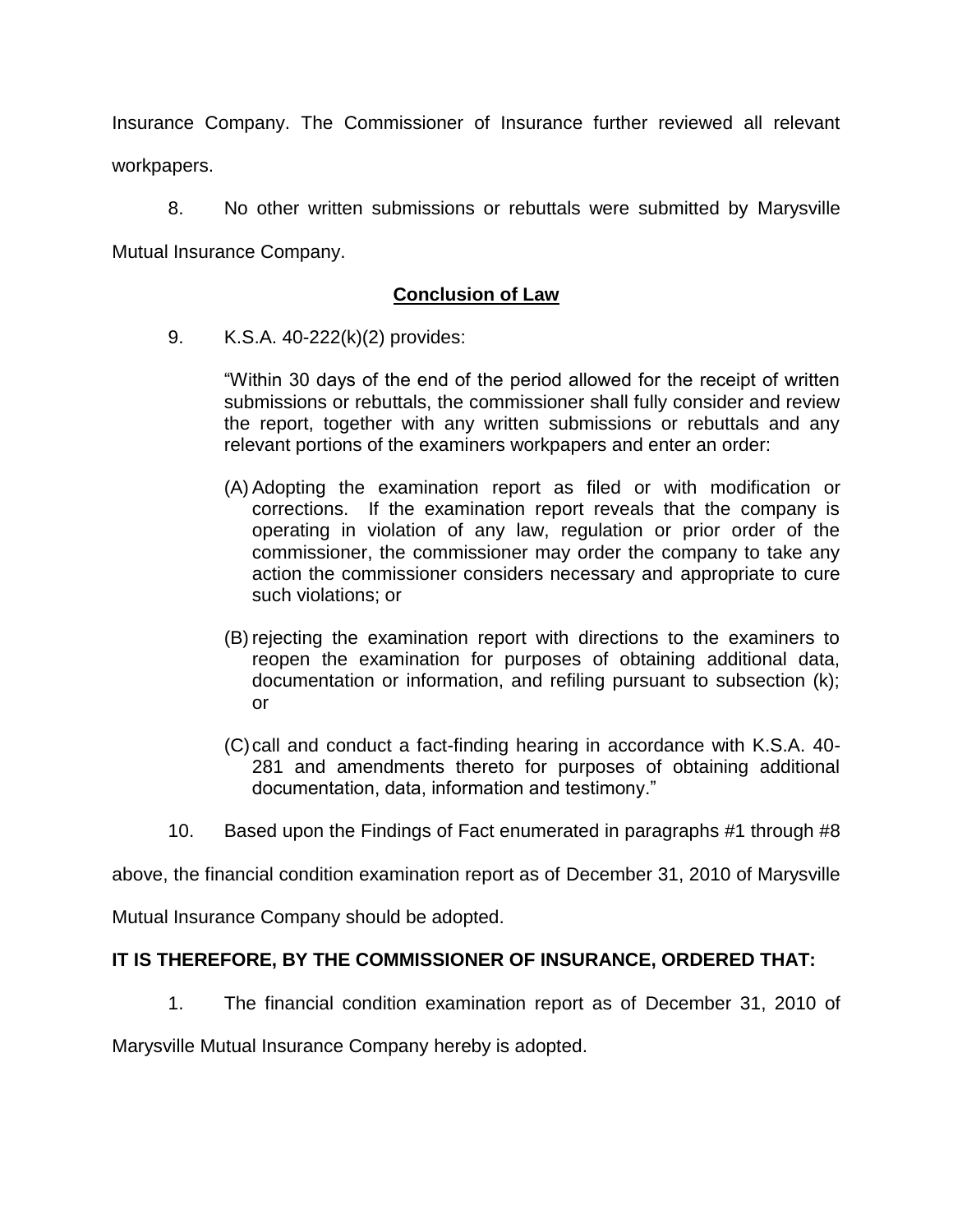2. The Commissioner of Insurance retains jurisdiction over this matter to issue any and all further Orders deemed appropriate or to take such further action necessary to dispose of this matter.

**IT IS SO ORDERED THIS \_\_24th\_\_ DAY OF MAY, 2012 IN THE CITY OF TOPEKA, COUNTY OF SHAWNEE, STATE OF KANSAS.**



\_/s/ Sandy Praeger\_\_\_\_\_\_\_\_\_\_\_\_\_\_\_\_ Sandy Praeger Commissioner of Insurance By: \_/s/ Zachary J.C. Anshutz\_\_\_\_\_\_\_\_\_\_\_ Zachary J. C. Anshutz General Counsel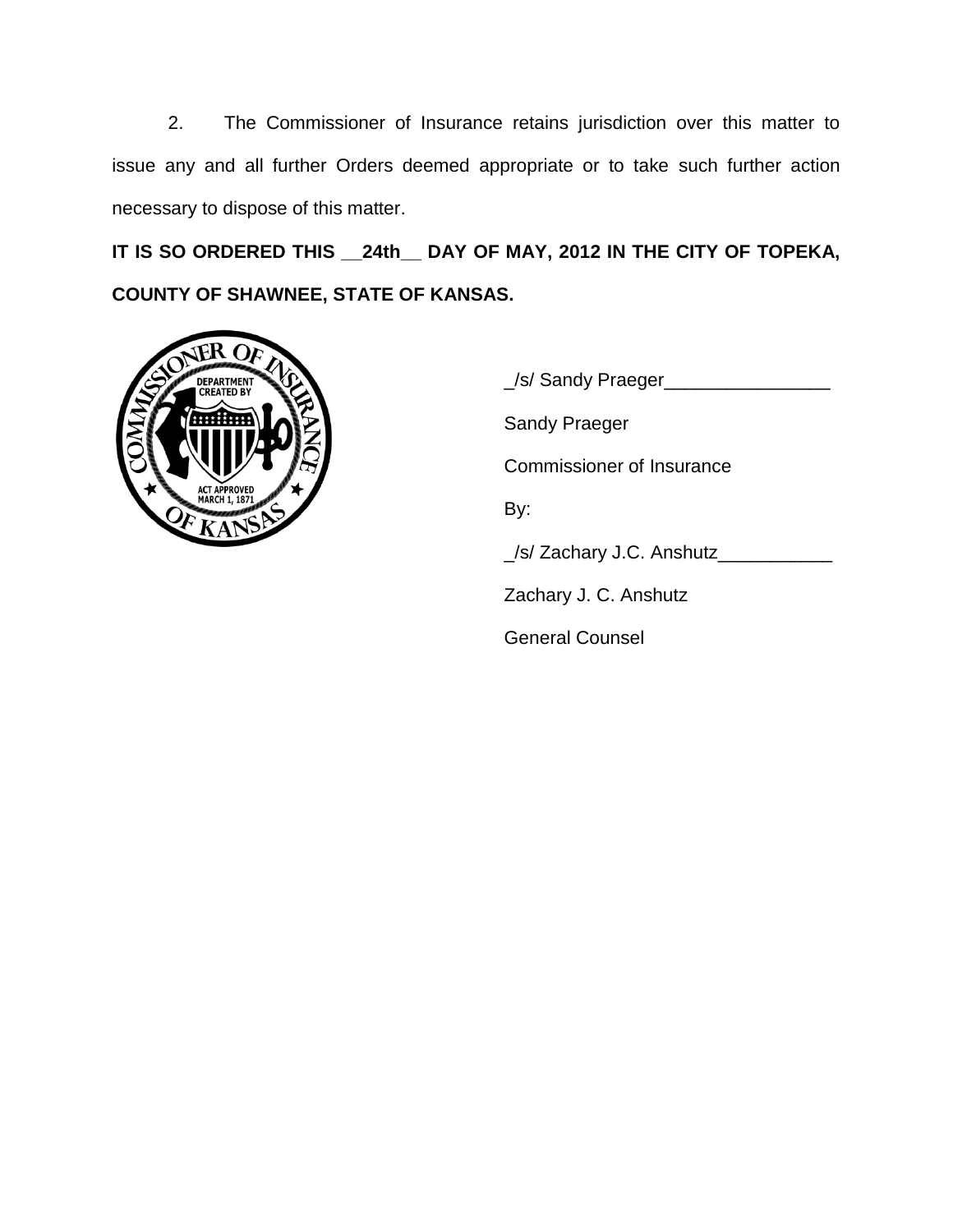# **NOTICE OF RIGHTS TO HEARING AND REVIEW**

# **Within fifteen (15) days of the date of service of this Order,** Marysville Mutual

Insurance Company may submit a written request for a hearing pursuant to K.S.A. 77-

537 and K.S.A. 77-542. Any request for a hearing should be addressed to the following:

Zachary J.C. Anshutz, General Counsel Kansas Insurance Department 420 S.W. 9<sup>th</sup> Street Topeka, Kansas 66612

If a hearing is requested, the Kansas Insurance Department will serve notice of

the time and place of the hearing and information on procedures, right of representation,

and other rights of parties relating to the conduct of the hearing.

# **If a hearing is not requested in the time and manner stated above, this**

# **Order shall become effective as a Final Order, without further notice, upon the**

**expiration of time for requesting a hearing.** In the event Marysville Mutual Insurance

Company files a Petition for Judicial Review, pursuant to K.S.A. 77-613(e), the agency

officer to be served on behalf of the Kansas Insurance Department is

Zachary J.C. Anshutz, General Counsel Kansas Insurance Department 420 S.W.  $9<sup>th</sup>$  Street Topeka, Kansas 66612